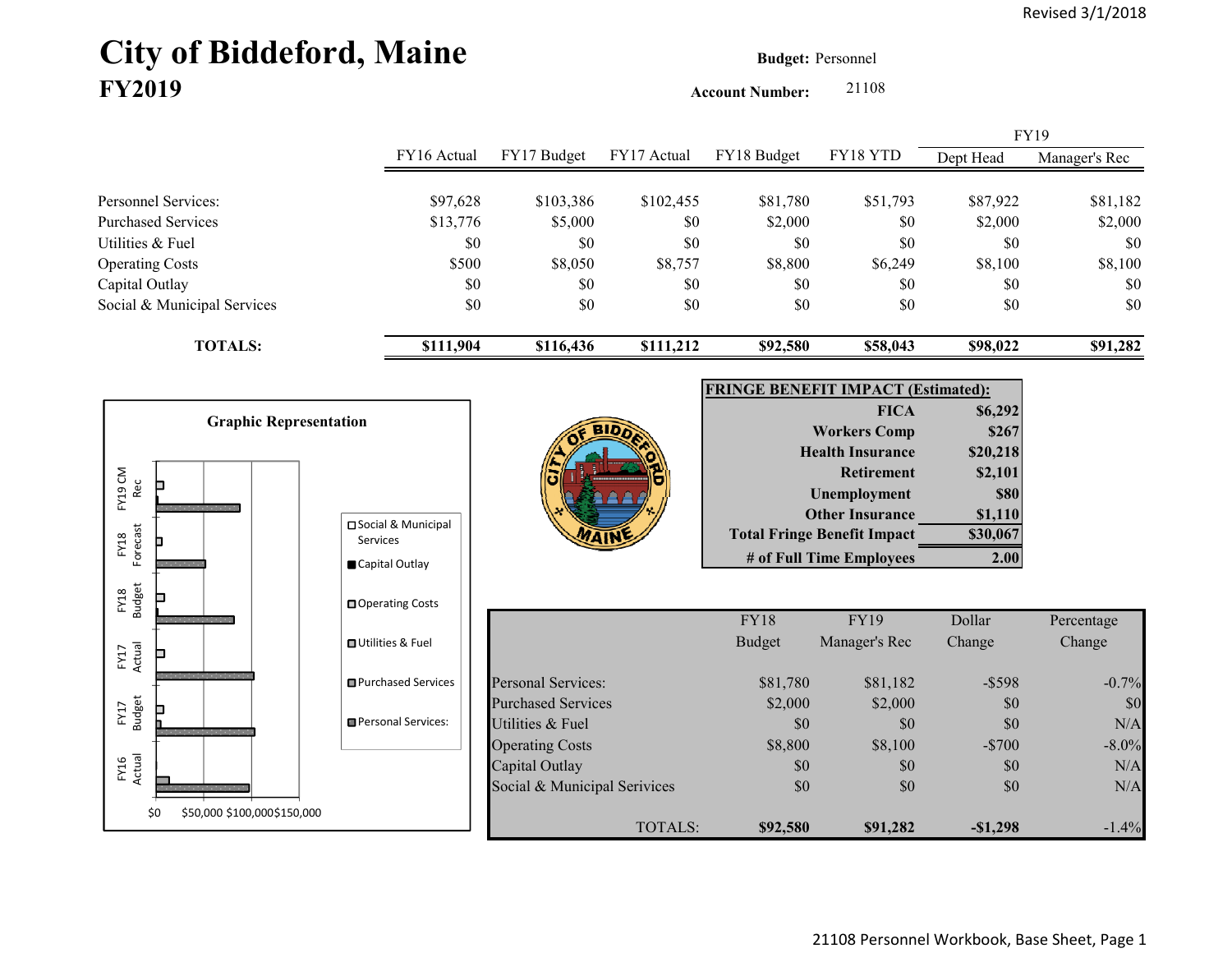#### Personnel Services

| Dept Head<br>Mgr's Rec<br>Number<br><b>Budget</b><br>YTD 02/28/18<br>Description<br>Actual<br>Actual<br><b>Budget</b><br>60101 Dept Manager Salary Exp<br>\$62,557<br>\$62,927<br>\$65,813<br>\$70,767<br>\$45,346<br>\$70,032<br>\$70,032<br>60106 P-T Employee Wage Exp<br>\$8,217<br>\$10,006<br>\$9,973<br>\$6,213<br>\$16,850<br>\$10,110<br>\$8,414<br>60201 FICA/Medicare-ER Share Exp<br>\$4,997<br>\$6,125<br>\$0<br>\$0<br>\$0<br>\$0<br>\$5,220<br>60203 457 Plan-Employer Share Exp<br>\$1,975<br>\$3,776<br>\$0<br>\$0<br>\$0<br>\$0<br>\$1,953<br>60210 HPHC Ins Employer Share Ex<br>\$19,824<br>\$0<br>\$19,220<br>\$19,144<br>\$0<br>\$0<br>\$0<br>60212 S-T Disability ER Share Exp<br>\$27<br>\$141<br>\$77<br>\$0<br>\$0<br>\$0<br>\$0<br>60213 L-T Disability ER Share Exp<br>\$174<br>\$0<br>\$148<br>\$227<br>\$0<br>\$0<br>\$0<br>60217 RHSA Plan ER Share<br>\$0<br>\$543<br>\$0<br>\$0<br>\$0<br>\$0<br>\$0<br>60251 Conferences/Training Expense<br>\$196<br>\$299<br>\$800<br>\$800<br>\$25<br>\$800<br>\$800<br>\$240<br>60256 Dues/Memberships Expense<br>\$190<br>\$240<br>\$240<br>\$240<br>\$209<br>\$240<br>Totals<br>\$81,182<br>\$97,628<br>\$103,386<br>\$102,455<br>\$81,780<br>\$51,793<br>\$87,922<br><b>Purchased Services</b><br><b>FY16</b><br><b>FY17</b><br><b>FY17</b><br><b>FY18</b><br><b>FY18</b><br>Account<br>Dept Head<br>Mgr's Rec<br>Description<br>YTD 02/28/18<br>Number<br>Actual<br>Budget<br><b>Budget</b><br>Actual<br>$\$0$<br>\$0<br>60306 Other Prof/Consult Srvs Exp<br>\$13,776<br>\$5,000<br>\$2,000<br>\$2,000<br>\$2,000<br>Totals<br>\$13,776<br>\$5,000<br>\$0<br>\$2,000<br>\$0<br>\$2,000<br>\$2,000<br><b>Other Operating Costs</b><br><b>FY16</b><br><b>FY17</b><br><b>FY17</b><br><b>FY18</b><br><b>FY18</b><br>\$2,000<br>Account<br>Number<br>Description<br><b>Budget</b><br>YTD 02/28/18<br>Dept Head<br>Mgr's Rec<br>Actual<br>Actual<br><b>Budget</b><br>60500 Admin/Office Supp/Eqt Non-C<br>\$300<br>\$300<br>\$300<br>\$300<br>\$175<br>\$300<br>\$300<br>60501 Operating Supp/Eqt Non-Cap<br>\$200<br>\$7,750<br>\$8,500<br>\$6,074<br>\$7,800<br>\$7,800<br>\$8,457<br>Totals<br>\$8,100<br>\$500<br>\$8,050<br>\$8,757<br>\$8,800<br>\$6,249<br>\$8,100 | Account | <b>FY16</b> | <b>FY17</b> | <b>FY17</b> | <b>FY18</b> | <b>FY18</b> | FY19 |  |
|------------------------------------------------------------------------------------------------------------------------------------------------------------------------------------------------------------------------------------------------------------------------------------------------------------------------------------------------------------------------------------------------------------------------------------------------------------------------------------------------------------------------------------------------------------------------------------------------------------------------------------------------------------------------------------------------------------------------------------------------------------------------------------------------------------------------------------------------------------------------------------------------------------------------------------------------------------------------------------------------------------------------------------------------------------------------------------------------------------------------------------------------------------------------------------------------------------------------------------------------------------------------------------------------------------------------------------------------------------------------------------------------------------------------------------------------------------------------------------------------------------------------------------------------------------------------------------------------------------------------------------------------------------------------------------------------------------------------------------------------------------------------------------------------------------------------------------------------------------------------------------------------------------------------------------------------------------------------------------------------------------------------------------------------------------------------------------------------------------------------------------------------------------------------------------------------------------------------------------------------|---------|-------------|-------------|-------------|-------------|-------------|------|--|
|                                                                                                                                                                                                                                                                                                                                                                                                                                                                                                                                                                                                                                                                                                                                                                                                                                                                                                                                                                                                                                                                                                                                                                                                                                                                                                                                                                                                                                                                                                                                                                                                                                                                                                                                                                                                                                                                                                                                                                                                                                                                                                                                                                                                                                                |         |             |             |             |             |             |      |  |
|                                                                                                                                                                                                                                                                                                                                                                                                                                                                                                                                                                                                                                                                                                                                                                                                                                                                                                                                                                                                                                                                                                                                                                                                                                                                                                                                                                                                                                                                                                                                                                                                                                                                                                                                                                                                                                                                                                                                                                                                                                                                                                                                                                                                                                                |         |             |             |             |             |             |      |  |
|                                                                                                                                                                                                                                                                                                                                                                                                                                                                                                                                                                                                                                                                                                                                                                                                                                                                                                                                                                                                                                                                                                                                                                                                                                                                                                                                                                                                                                                                                                                                                                                                                                                                                                                                                                                                                                                                                                                                                                                                                                                                                                                                                                                                                                                |         |             |             |             |             |             |      |  |
|                                                                                                                                                                                                                                                                                                                                                                                                                                                                                                                                                                                                                                                                                                                                                                                                                                                                                                                                                                                                                                                                                                                                                                                                                                                                                                                                                                                                                                                                                                                                                                                                                                                                                                                                                                                                                                                                                                                                                                                                                                                                                                                                                                                                                                                |         |             |             |             |             |             |      |  |
|                                                                                                                                                                                                                                                                                                                                                                                                                                                                                                                                                                                                                                                                                                                                                                                                                                                                                                                                                                                                                                                                                                                                                                                                                                                                                                                                                                                                                                                                                                                                                                                                                                                                                                                                                                                                                                                                                                                                                                                                                                                                                                                                                                                                                                                |         |             |             |             |             |             |      |  |
|                                                                                                                                                                                                                                                                                                                                                                                                                                                                                                                                                                                                                                                                                                                                                                                                                                                                                                                                                                                                                                                                                                                                                                                                                                                                                                                                                                                                                                                                                                                                                                                                                                                                                                                                                                                                                                                                                                                                                                                                                                                                                                                                                                                                                                                |         |             |             |             |             |             |      |  |
|                                                                                                                                                                                                                                                                                                                                                                                                                                                                                                                                                                                                                                                                                                                                                                                                                                                                                                                                                                                                                                                                                                                                                                                                                                                                                                                                                                                                                                                                                                                                                                                                                                                                                                                                                                                                                                                                                                                                                                                                                                                                                                                                                                                                                                                |         |             |             |             |             |             |      |  |
|                                                                                                                                                                                                                                                                                                                                                                                                                                                                                                                                                                                                                                                                                                                                                                                                                                                                                                                                                                                                                                                                                                                                                                                                                                                                                                                                                                                                                                                                                                                                                                                                                                                                                                                                                                                                                                                                                                                                                                                                                                                                                                                                                                                                                                                |         |             |             |             |             |             |      |  |
|                                                                                                                                                                                                                                                                                                                                                                                                                                                                                                                                                                                                                                                                                                                                                                                                                                                                                                                                                                                                                                                                                                                                                                                                                                                                                                                                                                                                                                                                                                                                                                                                                                                                                                                                                                                                                                                                                                                                                                                                                                                                                                                                                                                                                                                |         |             |             |             |             |             |      |  |
|                                                                                                                                                                                                                                                                                                                                                                                                                                                                                                                                                                                                                                                                                                                                                                                                                                                                                                                                                                                                                                                                                                                                                                                                                                                                                                                                                                                                                                                                                                                                                                                                                                                                                                                                                                                                                                                                                                                                                                                                                                                                                                                                                                                                                                                |         |             |             |             |             |             |      |  |
|                                                                                                                                                                                                                                                                                                                                                                                                                                                                                                                                                                                                                                                                                                                                                                                                                                                                                                                                                                                                                                                                                                                                                                                                                                                                                                                                                                                                                                                                                                                                                                                                                                                                                                                                                                                                                                                                                                                                                                                                                                                                                                                                                                                                                                                |         |             |             |             |             |             |      |  |
|                                                                                                                                                                                                                                                                                                                                                                                                                                                                                                                                                                                                                                                                                                                                                                                                                                                                                                                                                                                                                                                                                                                                                                                                                                                                                                                                                                                                                                                                                                                                                                                                                                                                                                                                                                                                                                                                                                                                                                                                                                                                                                                                                                                                                                                |         |             |             |             |             |             |      |  |
|                                                                                                                                                                                                                                                                                                                                                                                                                                                                                                                                                                                                                                                                                                                                                                                                                                                                                                                                                                                                                                                                                                                                                                                                                                                                                                                                                                                                                                                                                                                                                                                                                                                                                                                                                                                                                                                                                                                                                                                                                                                                                                                                                                                                                                                |         |             |             |             |             |             |      |  |
|                                                                                                                                                                                                                                                                                                                                                                                                                                                                                                                                                                                                                                                                                                                                                                                                                                                                                                                                                                                                                                                                                                                                                                                                                                                                                                                                                                                                                                                                                                                                                                                                                                                                                                                                                                                                                                                                                                                                                                                                                                                                                                                                                                                                                                                |         |             |             |             |             |             |      |  |
|                                                                                                                                                                                                                                                                                                                                                                                                                                                                                                                                                                                                                                                                                                                                                                                                                                                                                                                                                                                                                                                                                                                                                                                                                                                                                                                                                                                                                                                                                                                                                                                                                                                                                                                                                                                                                                                                                                                                                                                                                                                                                                                                                                                                                                                |         |             |             |             |             |             |      |  |
|                                                                                                                                                                                                                                                                                                                                                                                                                                                                                                                                                                                                                                                                                                                                                                                                                                                                                                                                                                                                                                                                                                                                                                                                                                                                                                                                                                                                                                                                                                                                                                                                                                                                                                                                                                                                                                                                                                                                                                                                                                                                                                                                                                                                                                                |         |             |             |             |             |             |      |  |
|                                                                                                                                                                                                                                                                                                                                                                                                                                                                                                                                                                                                                                                                                                                                                                                                                                                                                                                                                                                                                                                                                                                                                                                                                                                                                                                                                                                                                                                                                                                                                                                                                                                                                                                                                                                                                                                                                                                                                                                                                                                                                                                                                                                                                                                |         |             |             |             |             |             |      |  |
|                                                                                                                                                                                                                                                                                                                                                                                                                                                                                                                                                                                                                                                                                                                                                                                                                                                                                                                                                                                                                                                                                                                                                                                                                                                                                                                                                                                                                                                                                                                                                                                                                                                                                                                                                                                                                                                                                                                                                                                                                                                                                                                                                                                                                                                |         |             |             |             |             |             |      |  |
|                                                                                                                                                                                                                                                                                                                                                                                                                                                                                                                                                                                                                                                                                                                                                                                                                                                                                                                                                                                                                                                                                                                                                                                                                                                                                                                                                                                                                                                                                                                                                                                                                                                                                                                                                                                                                                                                                                                                                                                                                                                                                                                                                                                                                                                |         |             |             |             |             |             |      |  |
|                                                                                                                                                                                                                                                                                                                                                                                                                                                                                                                                                                                                                                                                                                                                                                                                                                                                                                                                                                                                                                                                                                                                                                                                                                                                                                                                                                                                                                                                                                                                                                                                                                                                                                                                                                                                                                                                                                                                                                                                                                                                                                                                                                                                                                                |         |             |             |             |             |             |      |  |
|                                                                                                                                                                                                                                                                                                                                                                                                                                                                                                                                                                                                                                                                                                                                                                                                                                                                                                                                                                                                                                                                                                                                                                                                                                                                                                                                                                                                                                                                                                                                                                                                                                                                                                                                                                                                                                                                                                                                                                                                                                                                                                                                                                                                                                                |         |             |             |             |             |             |      |  |
|                                                                                                                                                                                                                                                                                                                                                                                                                                                                                                                                                                                                                                                                                                                                                                                                                                                                                                                                                                                                                                                                                                                                                                                                                                                                                                                                                                                                                                                                                                                                                                                                                                                                                                                                                                                                                                                                                                                                                                                                                                                                                                                                                                                                                                                |         |             |             |             |             |             |      |  |
|                                                                                                                                                                                                                                                                                                                                                                                                                                                                                                                                                                                                                                                                                                                                                                                                                                                                                                                                                                                                                                                                                                                                                                                                                                                                                                                                                                                                                                                                                                                                                                                                                                                                                                                                                                                                                                                                                                                                                                                                                                                                                                                                                                                                                                                |         |             |             |             |             |             |      |  |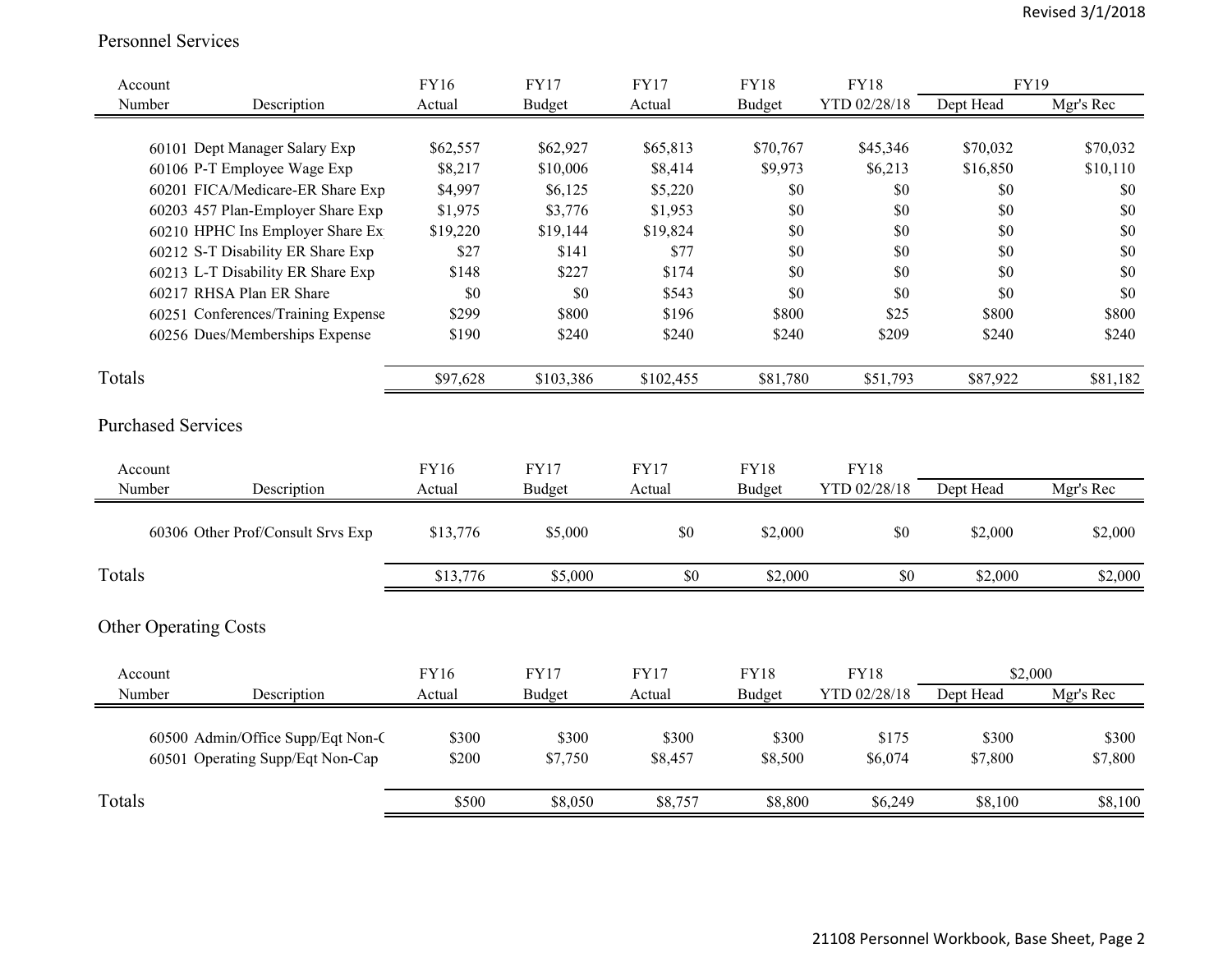#### DEPARTMENT PERSONAL SERVICES BUDGET WORKSHEET Fiscal Year 2019 BUDGET

#### DEPARTMENT:21108 Personnel

|                                 |       |            | <b>YEAREND</b> |           |                     |                |                  |
|---------------------------------|-------|------------|----------------|-----------|---------------------|----------------|------------------|
|                                 |       |            | ANNUALIZED     |           | <b>CITY MANAGER</b> | <b>COUNCIL</b> |                  |
| <b>CLASSIFICATION</b>           | EMP#  | <b>FTE</b> | <b>TOTAL</b>   | REQUESTED | RECOMMEND.          | APPROP.        | <b>LAST NAME</b> |
| <b>HUMAN RESOURCES DIRECTOR</b> | 54400 | 0.00       | 69.763.20      | 70,031.52 | 70.031.52           |                | <b>FAUCHER</b>   |
| <b>BENEFITS CLERK</b>           | 10639 | 0.50       | 16,785.60      | 16.850.16 | 10.110.10           |                | <b>RANSOM</b>    |
| <b>TOTAL BUDGETED POSITIONS</b> |       | 1.50       | 86,548.80      | 86,881.68 | 80,141.62           |                |                  |
|                                 |       |            |                |           |                     |                |                  |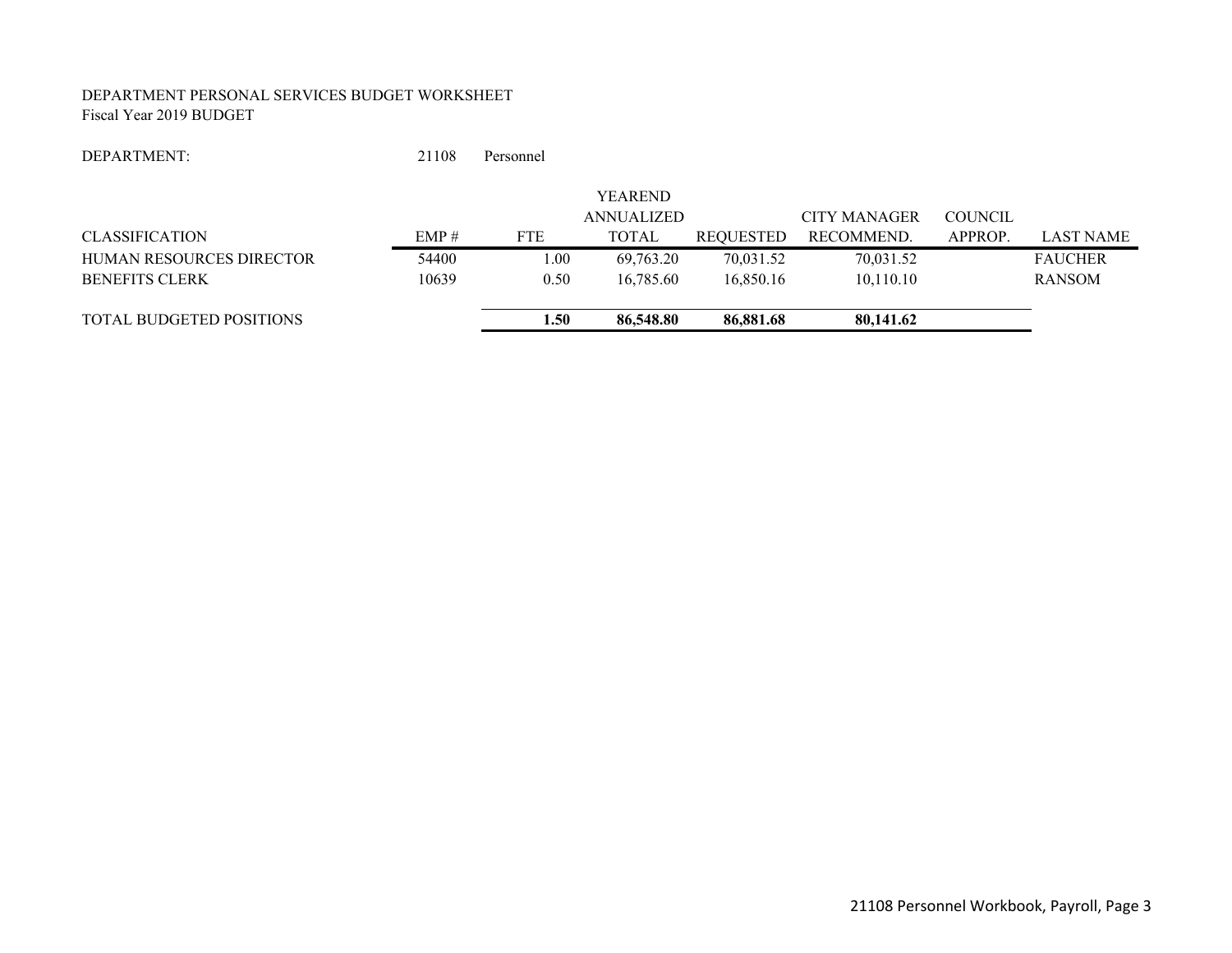

March 1, 2018 **Department:** Personnel

Account Title: Dept Manager Salary Exp

Department Number: 21108 Account Number: 60101

FY2016 FY 2017 FY 2017 FY 2018 FY 2018 Actual Budget **Actual Budget** Actual Budget Est. Expended  $$62,556.63$   $$62,927.00$   $$65,812.88$   $$70,767.00$   $$70,767.00$ 

| FY-2019       | Department  | City Mgr       | Council | Increase   |
|---------------|-------------|----------------|---------|------------|
|               | Reauest     | Recommendation | Action  | (Decrease) |
| <b>Budget</b> | \$70,031.52 | \$70,031.52    |         | (\$735.48) |

**Support for Budget Request:** Provide justification for the budget request using as much detail as possible

 to support it. Examples of acceptable support include unit costs, quantity estimates, price quotes, etc. Requests based solely on a percentage increase above the previous budget will not be accepted. Use additional sheets if necessary.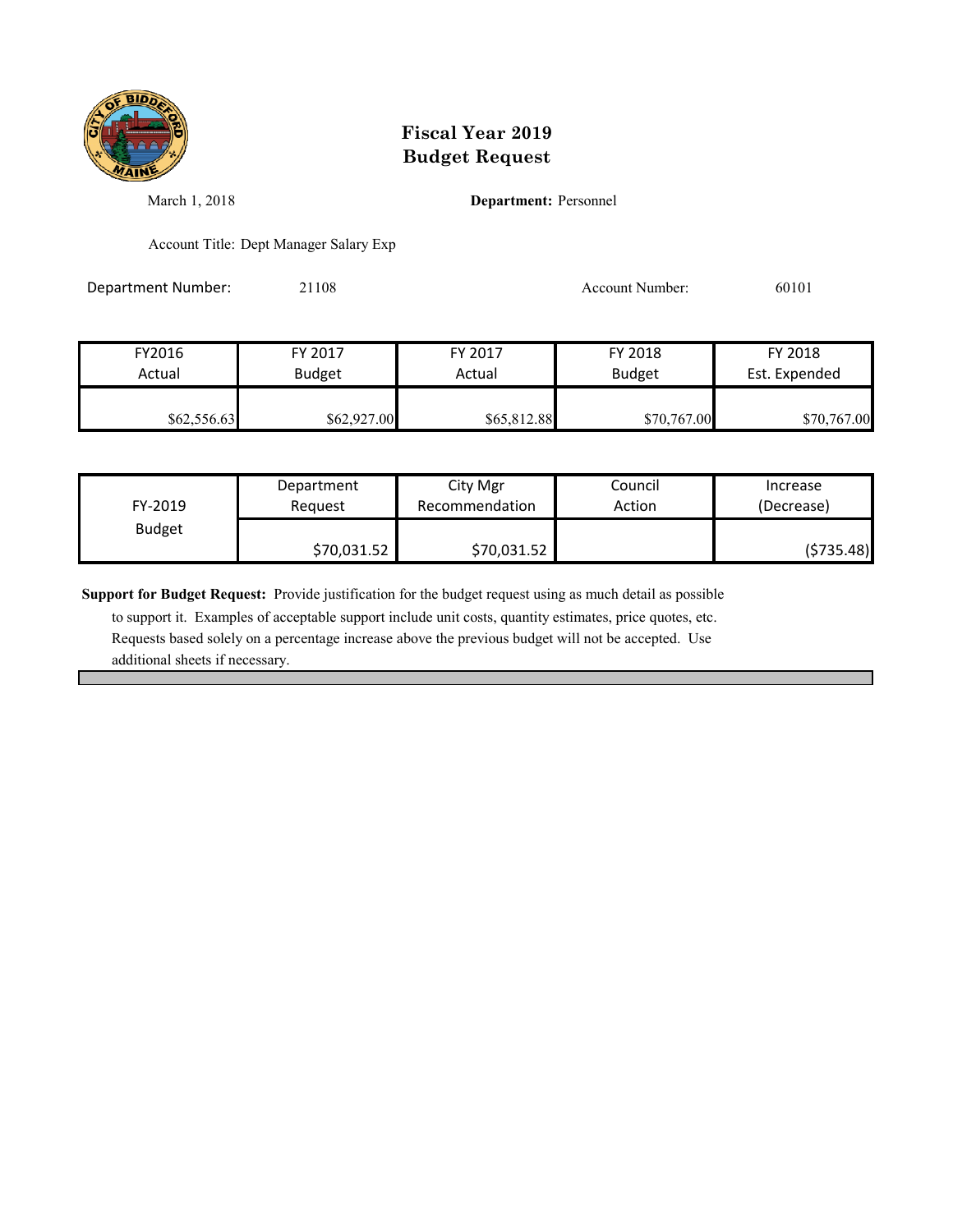

March 1, 2018 **Department:** Personnel

Account Title: P-T Employee Wage Exp

Department Number: 21108 21108 Account Number: 60106

| FY2016     | FY 2017       | FY 2017    | FY 2018       | FY 2018       |
|------------|---------------|------------|---------------|---------------|
| Actual     | <b>Budget</b> | Actual     | <b>Budget</b> | Est. Expended |
|            |               |            |               |               |
| \$8,216.87 | \$10,006.00   | \$8,414.31 | \$9,973.00    | \$9,973.00    |

| FY-2019       | Department  | City Mgr       | Council | Increase            |
|---------------|-------------|----------------|---------|---------------------|
|               | Reauest     | Recommendation | Action  | (Decrease)          |
| <b>Budget</b> | \$16,850.16 | 10,110.10      |         | S <sub>137.10</sub> |

**Support for Budget Request:** Provide justification for the budget request using as much detail as possible

 to support it. Examples of acceptable support include unit costs, quantity estimates, price quotes, etc. Requests based solely on a percentage increase above the previous budget will not be accepted. Use additional sheets if necessary.

Increase P/T Staff hours from 12 to 20

*move the P/T staff back to 12 hours*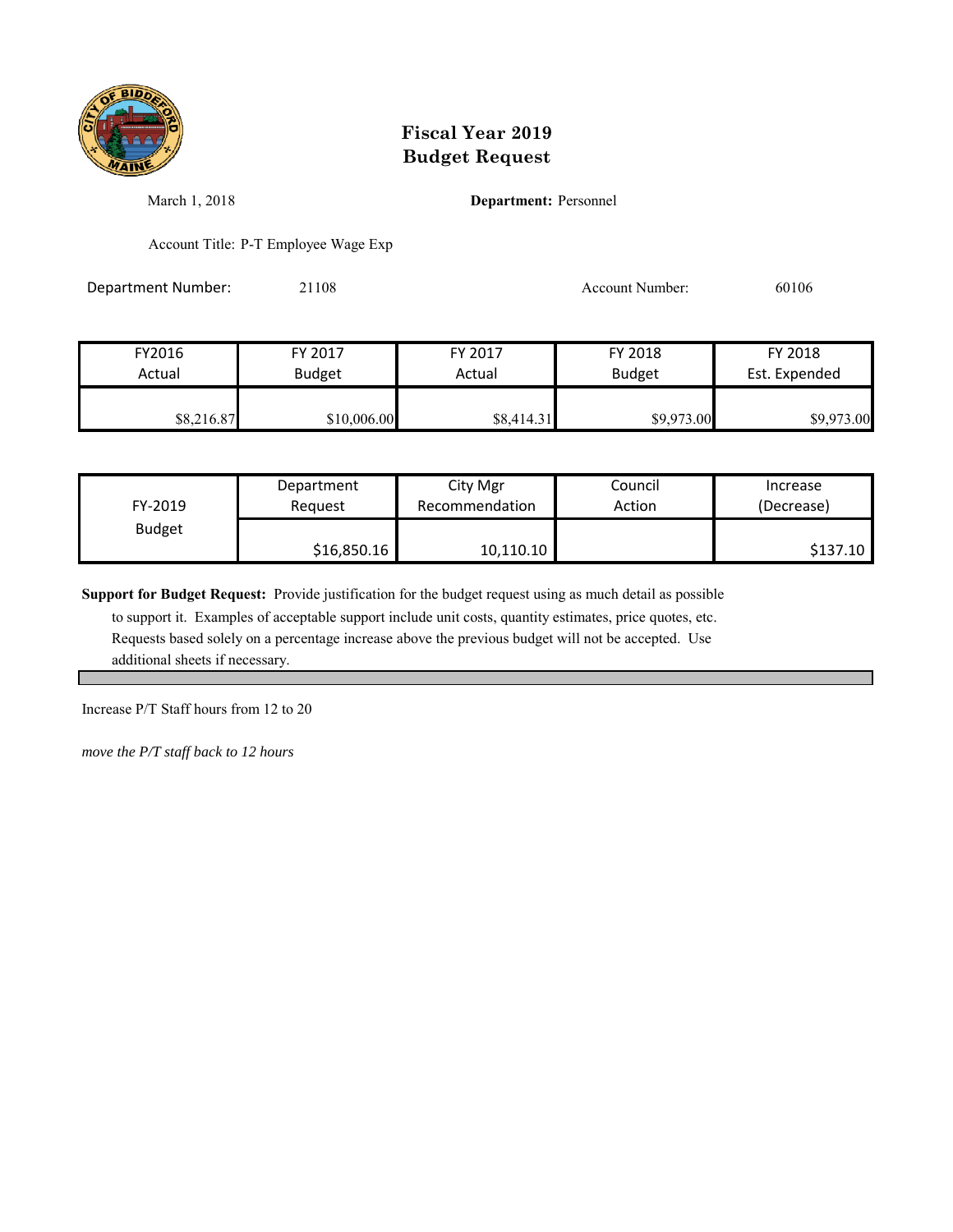

March 1, 2018 **Department:** Personnel

Account Title: Conferences/Training Expense

Department Number: 21108 21108 Account Number: 60251

| FY2016   | FY 2017       | FY 2017  | FY 2018       | FY 2018       |  |
|----------|---------------|----------|---------------|---------------|--|
| Actual   | <b>Budget</b> | Actual   | <b>Budget</b> | Est. Expended |  |
| \$299.34 | \$800.00      | \$196.34 | \$800.00      | \$775.00      |  |

| FY-2019       | Department | City Mgr       | Council | Increase   |
|---------------|------------|----------------|---------|------------|
|               | Reauest    | Recommendation | Action  | (Decrease) |
| <b>Budget</b> | \$800.00   | \$800.00       |         | \$0.00     |

**Support for Budget Request:** Provide justification for the budget request using as much detail as possible

 to support it. Examples of acceptable support include unit costs, quantity estimates, price quotes, etc. Requests based solely on a percentage increase above the previous budget will not be accepted. Use additional sheets if necessary.

HR Training/SHRM PHR Certification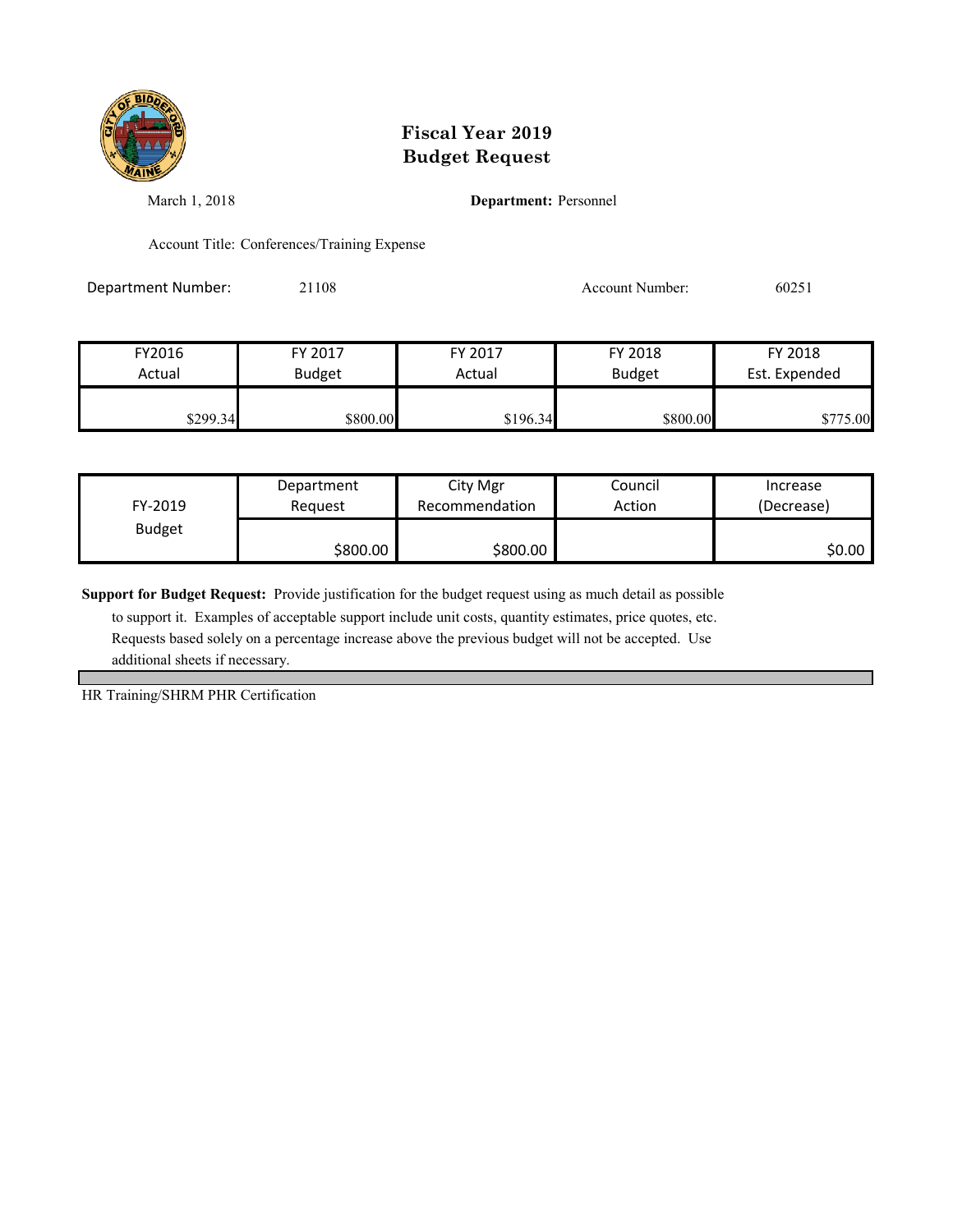

March 1, 2018 **Department:** Personnel

Account Title: Dues/Memberships Expense

Department Number: 21108 20256 Account Number: 60256

| FY2016   | FY 2017       | FY 2017  | FY 2018       | FY 2018       |
|----------|---------------|----------|---------------|---------------|
| Actual   | <b>Budget</b> | Actual   | <b>Budget</b> | Est. Expended |
| \$190.00 | \$240.00      | \$240.00 | \$240.00      | \$31.00       |

| FY-2019       | Department | City Mgr       | Council | Increase   |
|---------------|------------|----------------|---------|------------|
|               | Reauest    | Recommendation | Action  | (Decrease) |
| <b>Budget</b> | \$240.00   | \$240.00       |         | \$0.00     |

**Support for Budget Request:** Provide justification for the budget request using as much detail as possible

 to support it. Examples of acceptable support include unit costs, quantity estimates, price quotes, etc. Requests based solely on a percentage increase above the previous budget will not be accepted. Use additional sheets if necessary.

Society for Human Resources Mgmt Dues, MLGHRA Dues, Maine Employers Handbook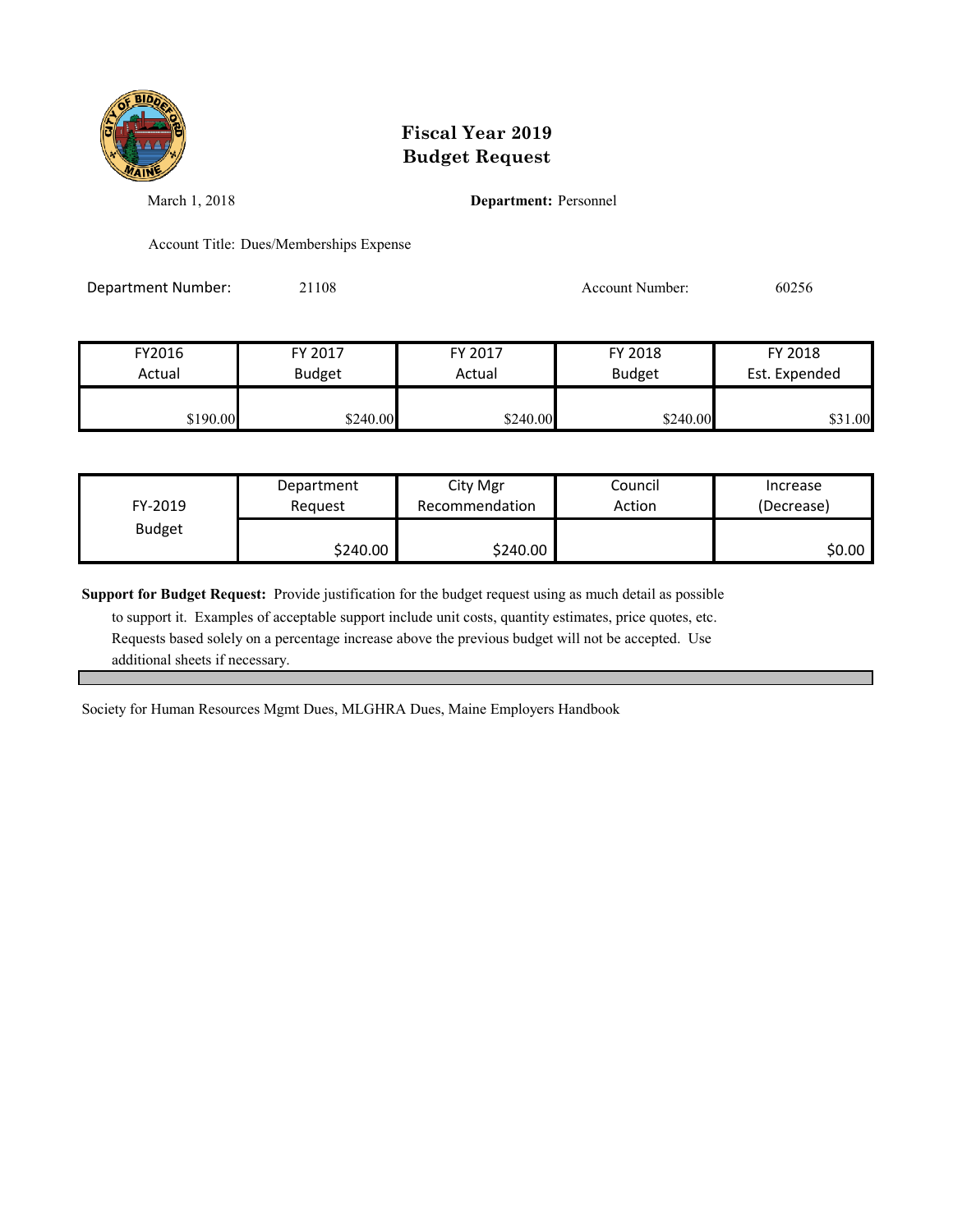

March 1, 2018 **Department:** Personnel

Account Title: Other Prof/Consult Srvs Exp

Department Number: 21108 21108 Account Number: 60306

| FY2016      | FY 2017       | FY 2017 | FY 2018       | FY 2018       |
|-------------|---------------|---------|---------------|---------------|
| Actual      | <b>Budget</b> | Actual  | <b>Budget</b> | Est. Expended |
|             |               |         |               |               |
| \$13,776.00 | \$5,000.00    | \$0.00  | \$2,000.00    | \$2,000.00    |

| FY-2019       | Department | City Mgr       | Council | Increase   |
|---------------|------------|----------------|---------|------------|
|               | Reauest    | Recommendation | Action  | (Decrease) |
| <b>Budget</b> | \$2,000.00 | \$2,000.00     |         | \$0.00∣    |

**Support for Budget Request:** Provide justification for the budget request using as much detail as possible

 to support it. Examples of acceptable support include unit costs, quantity estimates, price quotes, etc. Requests based solely on a percentage increase above the previous budget will not be accepted. Use additional sheets if necessary.

Outside consulting services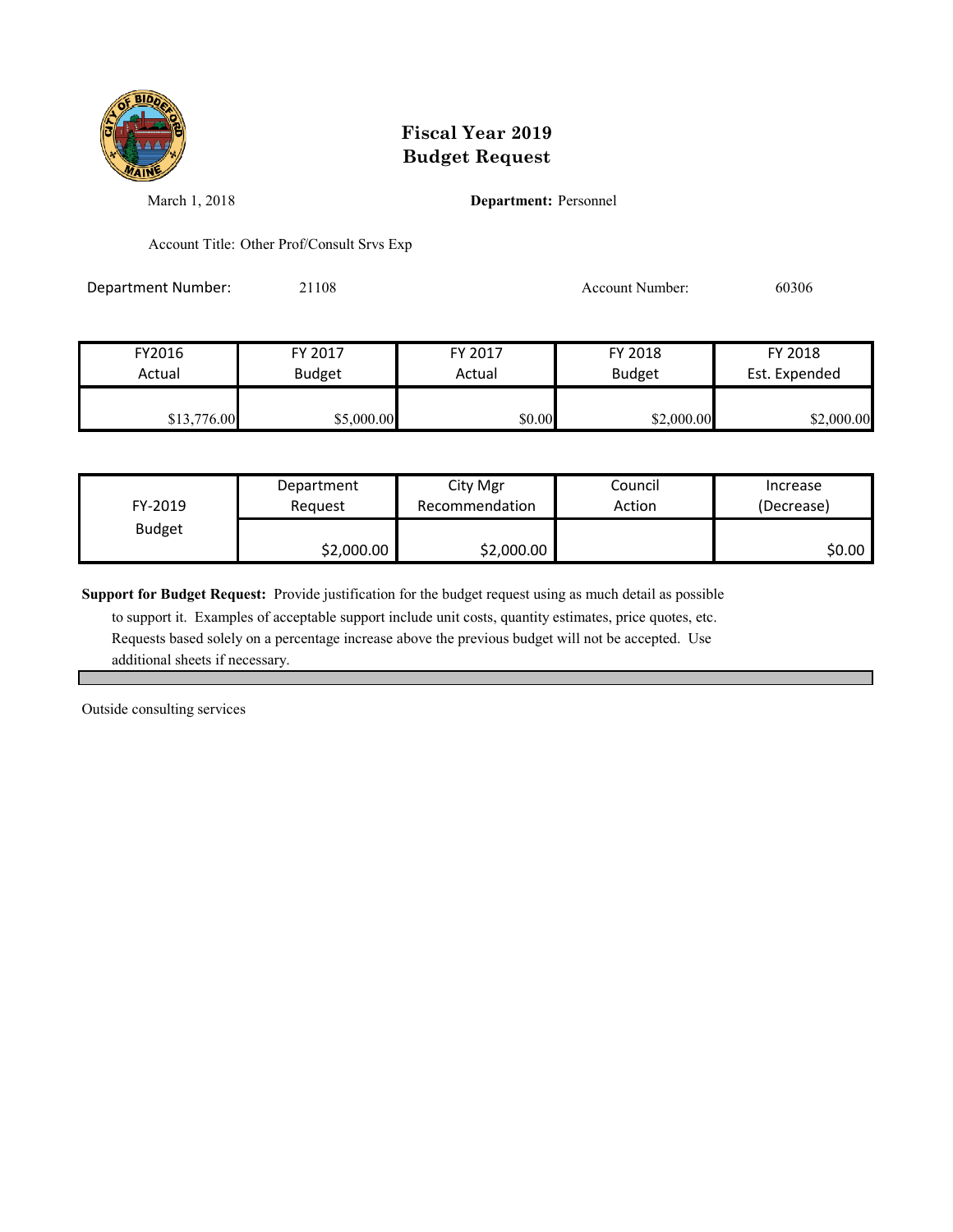

March 1, 2018 **Department:** Personnel

Account Title: Admin/Office Supp/Eqt Non-Cap

Department Number: 21108 21108 Account Number: 60500

| FY2016   | FY 2017       | FY 2017  | FY 2018       | FY 2018       |
|----------|---------------|----------|---------------|---------------|
| Actual   | <b>Budget</b> | Actual   | <b>Budget</b> | Est. Expended |
| \$300.00 | \$300.00      | \$300.00 | \$300.00      | \$300.00      |

| FY-2019       | Department | City Mgr       | Council | Increase   |
|---------------|------------|----------------|---------|------------|
|               | Reauest    | Recommendation | Action  | (Decrease) |
| <b>Budget</b> | \$300.00   | \$300.00       |         | \$0.00     |

**Support for Budget Request:** Provide justification for the budget request using as much detail as possible

 to support it. Examples of acceptable support include unit costs, quantity estimates, price quotes, etc. Requests based solely on a percentage increase above the previous budget will not be accepted. Use additional sheets if necessary.

Office Supplies - Personnel Folders, Mailing Supplies, Label Machine Supplies, Laminating Supplies, etc.